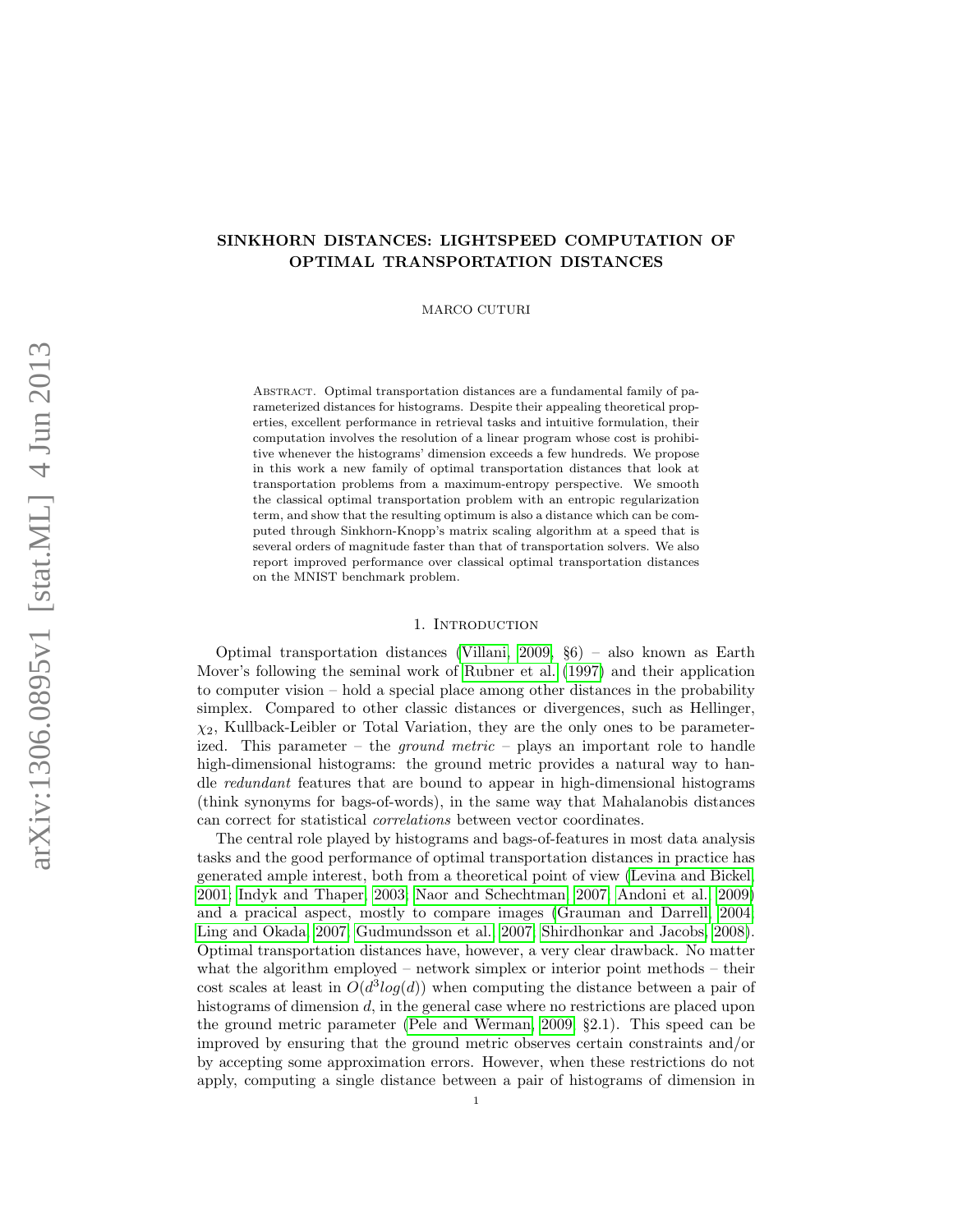#### 2 MARCO CUTURI

the few hundreds can take more than a few seconds. This issue severely hinders the applicability of optimal transportation distances in large-scale data analysis and goes as far as putting into question their relevance within the field of machine learning.

Our aim in this paper is to show that the optimal transportation problem can be regularized by an entropic term, following the maximum-entropy principle. We argue that this regularization is intuitive given the geometry of the optimal transportation problem and has, in fact, been long known and favored in transportation theory [\(Erlander and Stewart, 1990\)](#page-11-3). From an optimization point of view, this regularization has multiple virtues, among which that of turning this LP into a strictly convex problem that can be solved extremely quickly with the Sinkhorn-Knopp matrix scaling algorithm [\(Sinkhorn and Knopp, 1967;](#page-12-8) [Knight, 2008\)](#page-12-9). This algorithm exhibits linear convergence and can be trivially parallelized – it can be vectorized. It is therefore amenable to large scale executions on parallel platforms such as GPGPUs. From a practical perspective, we show that, on the benchmark task of classifying MNIST digits, Sinkhorn distances perform better than the EMD and can be computed several orders of magnitude faster over a large sample of dimensions without making any assumption on the ground metric. We believe this paper contains all the ingredients that are required for optimal transportation distances to be at last applied on high-dimensional datasets and attract again the attention of the machine learning community.

This paper is organized as follows: we provide reminders on optimal transportation theory in Section [2,](#page-1-0) introduce Sinkhorn distances in Section [3](#page-2-0) and provide algorithmic details in Section [4.](#page-5-0) We follow with an empirical study in Section [5](#page-6-0) before concluding.

### 2. Reminders on Optimal Transportation

<span id="page-1-0"></span>2.1. Transportation Tables and Joint Probabilities. In what follows,  $\langle \cdot, \cdot \rangle$ stands for the Frobenius dot-product. For two histograms  $r$  and  $c$  in the simplex  $\Sigma_d \stackrel{\text{def}}{=} \{x \in \mathbb{R}_+^d : x^T \mathbf{1}_d = 1\}$ , we write  $U(r, c)$  for the transportation polytope of r and c, namely the polyhedral set of  $d \times d$  matrices:

$$
U(r,c) \stackrel{\text{def}}{=} \{ P \in \mathbb{R}_+^{d \times d} \mid P \mathbf{1}_d = r, P^T \mathbf{1}_d = c \},
$$

where  $\mathbf{1}_d$  is the  $d$  dimensional vector of ones.  $U(r, c)$  contains all nonnegative  $d \times d$ matrices with row and column sums r and c respectively.  $U(r, c)$  has a probabilistic interpretation: for  $X$  and  $Y$  two multinomial random variables taking values in  $\{1, \dots, d\}$ , each with distribution r and c respectively, the set  $U(r, c)$  contains all possible *joint probabilities* of  $(X, Y)$ . Indeed, any matrix  $P \in U(r, c)$  can be identified with a joint probability for  $(X, Y)$  such that  $p(X = i, Y = j) = p_{ij}$ . Such joint probabilities are also known as contingency tables. We define the entropy h and the Kullback-Leibler divergences of these tables and their marginals as

$$
r \in \Sigma_d, \quad h(r) = -\sum_{i=1}^d r_i \log r_i, \qquad P \in U(r, c), \quad h(P) = -\sum_{i,j=1}^d p_{ij} \log p_{ij}
$$

$$
P, Q \in U(r, c), \quad \mathbf{KL}(P||Q) = \sum_{ij} p_{ij} \log \frac{p_{ij}}{q_{ij}}.
$$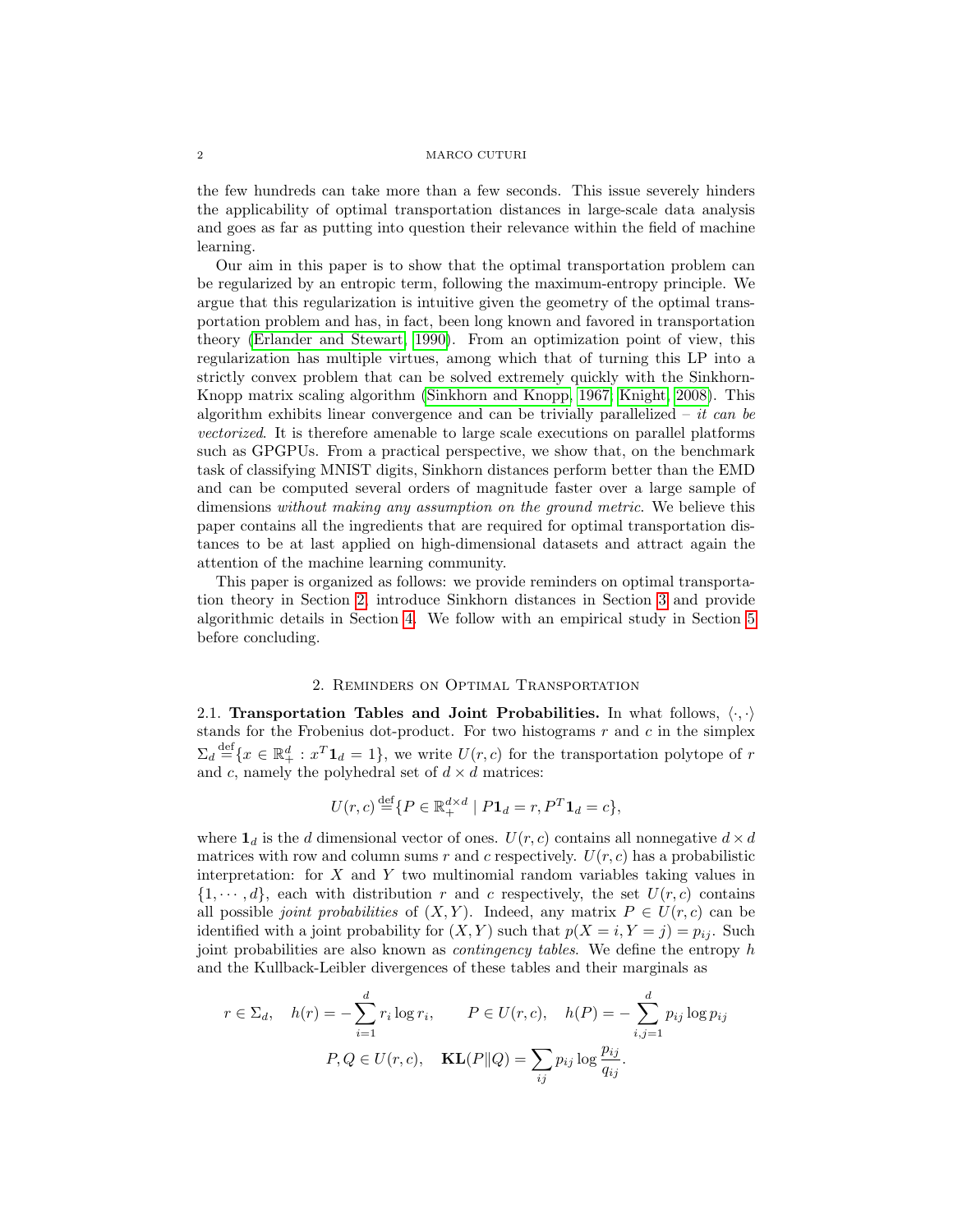2.2. **Optimal Transportation.** Given a  $d \times d$  cost matrix M, the cost of mapping r to c using a transportation matrix (or joint probability)  $P$  can be quantified as  $\langle P, M \rangle$ . The following problem:

$$
d_M(r,c) \stackrel{\text{def}}{=} \min_{P \in U(r,c)} \langle P, M \rangle.
$$

is called an *optimal transportation* problem between  $r$  and  $c$  given cost  $M$ . An optimal table  $P^*$  for this problem can be obtained with the network simplex [\(Ahuja](#page-11-4) [et al., 1993,](#page-11-4) §9) as well as other approaches [\(Orlin, 1993\)](#page-12-10). The optimum of this problem,  $d<sub>M</sub>(r, c)$ , is a distance [\(Villani, 2009,](#page-12-0) §6.1) whenever the matrix M is itself a metric matrix, namely whenever M belongs to the cone of distance matrices [\(Avis,](#page-11-5) [1980;](#page-11-5) [Brickell et al., 2008\)](#page-11-6):

$$
\mathcal{M} = \{ M \in \mathbb{R}_+^{d \times d} : \forall i \le d, m_{ii} = 0; \forall i, j, k \le d, m_{ij} \le m_{ik} + m_{kj} \}.
$$

For a general matrix  $M$ , the worst case complexity of computing that optimum with any of the algorithms known so far scales in  $O(d^3 \log d)$  and turns out to be super-cubic in practice as well [\(Pele and Werman, 2009,](#page-12-7) §2.1). Much faster speeds can be obtained however when placing all sorts of restrictions on M and accepting approximated solutions, albeit at a cost in performance [\(Grauman and Darrell,](#page-11-1) [2004\)](#page-11-1) and a loss in applicability.

## 3. Sinkhorn Distances

<span id="page-2-0"></span>We consider in this section a family of optimal transportation distances whose feasible set is the not the whole of  $U(r, c)$ , but a parameterized restricted set of joint probability matrices.

3.1. Entropic Constraints on Joint Probabilities. We recall a basic information theoretic inequality [\(Cover and Thomas, 1991,](#page-11-7) §2) which applies to all joint probabilities:

(1) 
$$
\forall r, c \in \Sigma_d, \forall P \in U(r, c), h(P) \leq h(r) + h(c).
$$

This bound is tight, since the table  $rc^{T}$  – known as the independence table [\(Good,](#page-11-8) [1963\)](#page-11-8) – has an entropy of  $h(re^{T}) = h(r) + h(c)$ . By the concavity of entropy, we can introduce the convex set  $U_{\alpha}(r, c) \subset U(r, c)$  as

$$
U_{\alpha}(r, c) \stackrel{\text{def}}{=} \{ P \in U(r, c) \mid \mathbf{KL}(P \| rc^{T}) \le \alpha \} = \{ P \in U(r, c) \mid h(P) \ge h(r) + h(c) - \alpha \}
$$

These definitions are indeed equivalent, since one can easily check that

$$
\mathbf{KL}(P \| rc^T) = h(r) + h(c) - h(P),
$$

a quantity which is also the mutual information  $I(X||Y)$  of two random variables  $(X, Y)$  should they follow the joint probability P [\(Cover and Thomas, 1991,](#page-11-7) §2). Hence, all tables P whose Kullback-Leibler divergence to the table  $rc^T$  is constrained to lie below a certain threshold can be interpreted as the set of tables P in  $U(r, c)$  which have sufficient entropy with respect to  $h(r)$  and  $h(c)$ , or joint probabilities which display a small enough mutual information.

As a classic result of linear optimization, the optimum of classical optimal transportation distances is achieved on vertices of  $U(r, c)$ , that is  $d \times d$  matrices with only up to  $2d - 1$  non-zero elements [\(Brualdi, 2006,](#page-11-9) §8.1.3). Such plans can be interpreted as quasi-deterministic joint probabilities, since if  $p_{ij} > 0$ , then very few values  $p_{ij'}$  will have a non-zero probability. By mitigating the transportation cost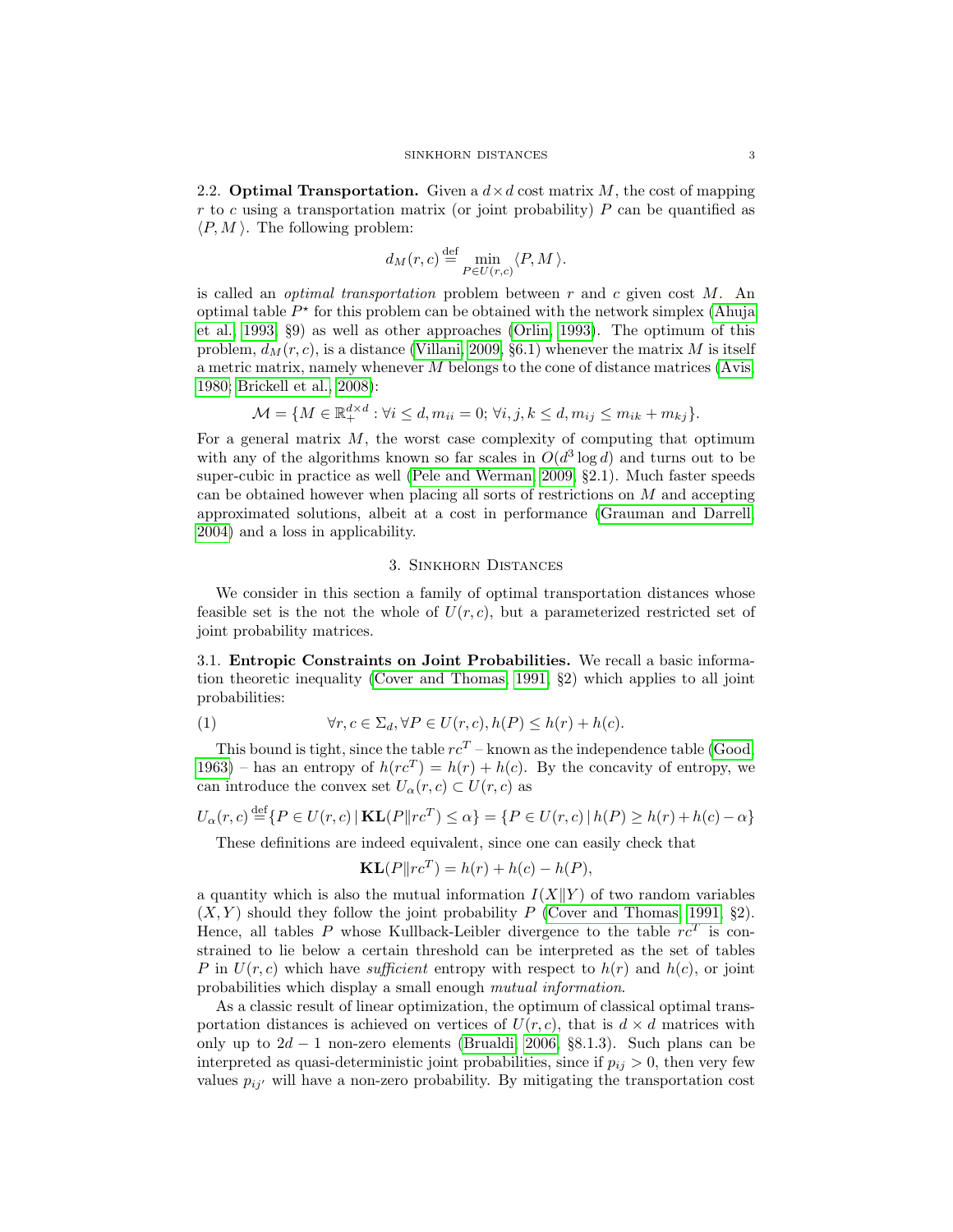

<span id="page-3-0"></span>FIGURE 1. Schematic view of the transportation polytope and the Kullback-Leibler ball of level  $\alpha$  that surrounds the independence table  $rc^T$ . The Sinkhorn distance is the dot product of M with the optimal transportation table in that ball.

objective with an entropic constraint, which is equivalent to following the max-entropy principle [\(Jaynes, 1957;](#page-12-11) Dudík and Schapire, 2006) and thus for a given level of the cost look for the most smooth joint probability, we argue that we can provide a more robust notion of distance between histograms. Indeed, for a given pair  $(r, c)$ , finding plausible transportation plans with low cost (where plausibility is measured by entropy) is more informative than finding extreme plans that are extremely unlikely to appear in nature.

We note that the idea of regularizing the transportation problem was also considered recently by [Ferradans et al.](#page-11-11) [\(2013\)](#page-11-11). In their work, [Ferradans et al.](#page-11-11) also argue that an optimal matching may not be sufficiently regular in vision applications (color transfer), and that these undesirable properties can be handled through an adequate relaxation and penalization (through graph-based norms) of the transportation problem. While [Ferradans et al.](#page-11-11) [\(2013\)](#page-11-11) penalize the transportation problem to obtain a more regular transportation plan, we believe that an entropic regularization yields here a better distance. An illustration of this idea is provided in Figure [1.](#page-3-0) For reasons that will become clear in Section [4,](#page-5-0) we call such distances Sinkhorn distances.

<span id="page-3-1"></span>**Definition 1** (Sinkhorn Distances).  $d_{M,\alpha}(r,c) \stackrel{\text{def}}{=} \min_{P \in U_{\alpha}(r,c)} \langle P, M \rangle$ 

3.2. Metric Properties. When  $\alpha$  is large enough, the Sinkhorn distance coincides with the classic optimal transportation distance. When  $\alpha = 0$ , the Sinkhorn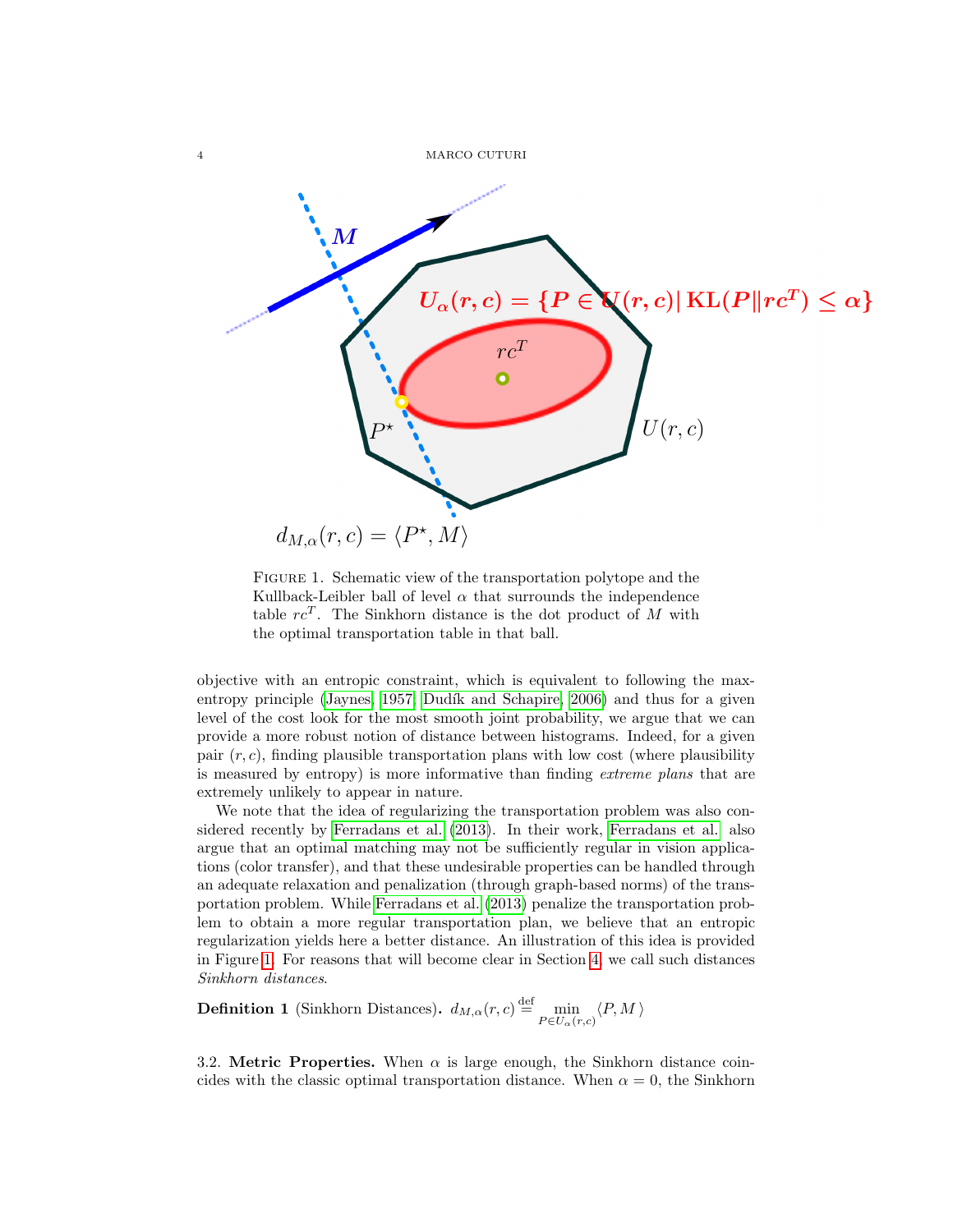distance has a closed form and becomes a negative definite kernel if one assumes that M is itself a negative definite distance, that is a Euclidean distance matrix.

<span id="page-4-4"></span>**Property 1.** For  $\alpha$  large enough, the Sinkhorn distance  $d_{M,\alpha}$  is the transportation distance  $d_M$ .

*Proof.* Since for any  $P \in U(r, c), h(P)$  is lower bounded by  $\frac{1}{2}(h(r) + h(c))$ , we have that for t large enough  $U_t(r, c) = U(r, c)$  and thus both quantities coincide.

**Property 2** (Independence Kernel). When  $\alpha = 0$  and M is a Euclidean Distance Matrix<sup>[1](#page-4-0)</sup>, the Sinkhorn distance has the explicit form  $d_{M,0} = r^T M c$ .  $d_{M,0}$  is a negative definite kernel, i.e.  $e^{-tr^{T}Mc}$  is a positive definite kernel  $\forall t > 0$ . We call this kernel the independence kernel.

The proof is provided in the appendix. Beyond these two extreme cases, the main theorem of this section states that Sinkhorn distances are symmetric and satisfy triangle inequalities for all possible values of  $\alpha$ . Since for  $\alpha$  small enough  $d_{M,\alpha}(r,r) > 0$  for any r such that  $h(r) > 0$ , Sinkhorn distances cannot satisfy the *coincidence axiom*<sup>[2](#page-4-1)</sup>. However, multiplying  $d_{M,\alpha}$  by  $\mathbf{1}_{r\neq c}$  suffices to recover the coincidence property if needed.

<span id="page-4-2"></span>**Theorem 1.** For all  $\alpha \geq 0$  and  $M \in \mathcal{M}$ ,  $d_{M,\alpha}$  is symmetric and satisfies all triangle inequalities. The function  $(r, c) \mapsto \mathbf{1}_{r \neq c} d_{M, \alpha}(r, c)$  satisfies all three distance axioms.

The gluing lemma [\(Villani, 2003,](#page-12-12) Lemma 7.6) plays a crucial role to prove that optimal transportation distances are indeed distances. The version we use below is slightly different since it incorporates the entropic constraint.

<span id="page-4-3"></span>**Lemma 1** (Gluing Lemma With Entropic Constraint). Let  $\alpha \geq 0$  and  $x, y, z$  be three elements of  $\Sigma_d$ . Let  $P \in U_\alpha(x, y)$  and  $Q \in U_\alpha(y, z)$  be two joint probabilities in the transportation polytopes of  $(x, y)$  and  $(y, z)$  with sufficient entropy. Let S be the  $d \times d$  matrix whose  $(i, k)$ 's coefficient is  $s_{ik} \stackrel{\text{def}}{=} \sum_j \frac{p_{ij}q_{jk}}{y_j}$  $\frac{jq_{jk}}{y_j}$ . Then  $S \in U_\alpha(x,z)$ .

The proof is provided in the appendix. We can prove the triangle inequality for  $d_{M,\alpha}$  by using the same proof strategy than that used for classical transportation distances.

*Proof of Theorem [1.](#page-4-2)* The symmetry of  $d_{M,\alpha}$  is a direct result of M's symmetry. Let  $x, y, z$  be three elements in  $\Sigma_d$ . Let  $P \in U_\alpha(x, y)$  and  $Q \in U_\alpha(y, z)$  be the optimal solutions obtained when computing  $d_{M,\alpha}(x, y)$  and  $d_{M,\alpha}(y, z)$  respectively. Using the matrix S of  $U_{\alpha}(x, z)$  provided in Lemma [1,](#page-4-3) we proceed with the following

<span id="page-4-1"></span><span id="page-4-0"></span> $1\exists n, \exists \varphi_1, \cdots, \varphi_d \in \mathbb{R}^n$  such that  $m_{ij} = ||\varphi_i - \varphi_j||_2^2$  [\(Dattorro, 2005,](#page-11-12) §5). Recall that, in that case,  $M_{\cdot}^{\ t}=[m_{ij}^{t}],\ 0< t< 1$  is also a Euclidean distance matrix [\(Berg et al., 1984,](#page-11-13) p.78, §3.2.10)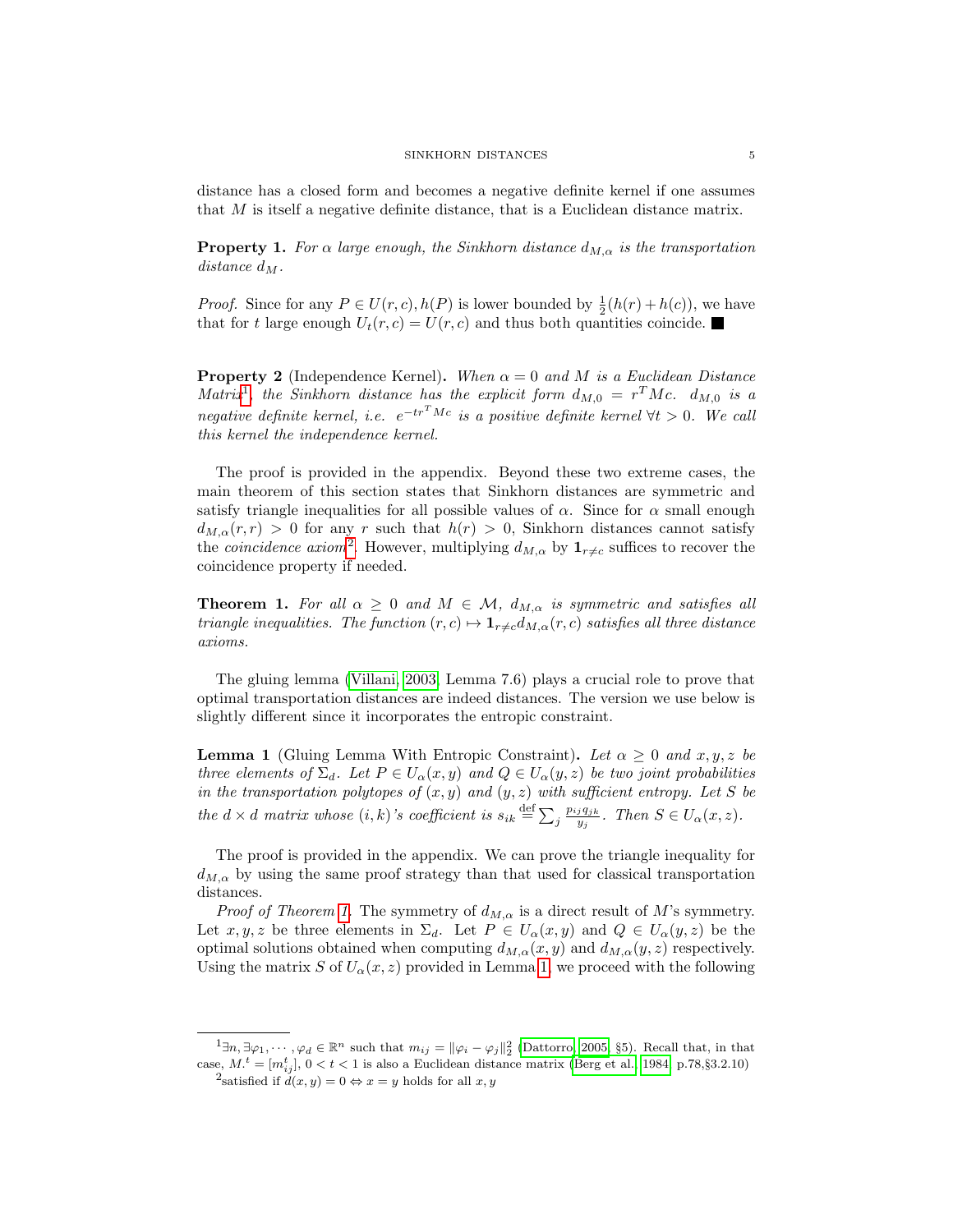chain of inequalities:

$$
d_{M,\alpha}(x, z) = \min_{P \in U_{\alpha}(x, z)} \langle X, M \rangle \leq \langle S, M \rangle = \sum_{ik} m_{ik} \sum_{j} \frac{p_{ij} q_{jk}}{y_j}
$$
  
\n
$$
\leq \sum_{ijk} (m_{ij} + m_{jk}) \frac{p_{ij} q_{jk}}{y_j} = \sum_{ijk} m_{ij} \frac{p_{ij} q_{jk}}{y_j} + m_{jk} \frac{p_{ij} q_{jk}}{y_j}
$$
  
\n
$$
= \sum_{ij} m_{ij} p_{ij} \sum_{k} \frac{q_{jk}}{y_j} + \sum_{jk} m_{jk} q_{jk} \sum_{i} \frac{p_{ij}}{y_j}
$$
  
\n
$$
= \sum_{ij} m_{ij} p_{ij} + \sum_{jk} m_{jk} q_{jk} = d_{M,\alpha}(x, y) + d_{M,\alpha}(y, z). \blacksquare
$$

## <span id="page-5-0"></span>4. Computing Sinkhorn Distances with the Sinkhorn-Knopp **ALGORITHM**

Recall that the Sinkhorn distance (Definition [1\)](#page-3-1) is defined through a hard constraint on the entropy of  $h(P)$  relative to  $h(r)$  and  $h(c)$ . In what follows, we consider the same program with a Lagrange multiplier for the entropy constraint,

<span id="page-5-1"></span>(2) 
$$
d_M^{\lambda}(r,c) \stackrel{\text{def}}{=} \langle P^{\lambda}, M \rangle, \text{ where } P^{\lambda} = \underset{P \in U(r,c)}{\operatorname{argmin}} \langle P, M \rangle - \frac{1}{\lambda} h(P).
$$

By duality theory we have that for every pair  $(r, c)$ , to each  $\alpha$  corresponds an  $\lambda \in [0,\infty]$  such that  $d_{M,\alpha(r,c)} = d_M^{\lambda}(r,c)$ . We call  $d_M^{\lambda}$  the dual-Sinkhorn divergence and show that it can be computed at a much cheaper cost than the classical optimal transportation problem for reasonable values of  $\lambda$ .

4.1. Computing  $d_M^{\lambda}$ . When  $\lambda > 0$ , the solution  $P^{\lambda}$  is unique by strict convexity of minus the entropy. In fact,  $P^{\lambda}$  is necessarily of the form  $u_i e^{-\lambda m_{ij}} v_j$ , where u and  $v$  are two non-negative vectors uniquely defined up to a multiplicative factor.

# <span id="page-5-2"></span>**Algorithm 1** Computation of  $d_M^{\lambda}(r, c)$  using Sinkhorn-Knopp's fixed point iteration

```
Input M, \lambda, r, c.
I=(r>0); r=r(I); M=M(I,:); K=exp(-\lambda *M)Set x=ones(length(r),size(c,2))/length(r);while x changes do
   x = diag(1./r) * K * (c. * (1./(K' * (1./x))))end while
u=1./x; v=c.*(1./(K'*u))d_M^{\lambda}(\mathbf{r}, \mathbf{c}) = \texttt{sum}(\mathbf{u}.*( (\mathtt{K}.*\mathtt{M})*\mathtt{v}) )
```
This well known fact in transportation theory [\(Erlander and Stewart, 1990\)](#page-11-3) can be indeed checked by forming the Lagrangian  $\mathcal{L}(P,\alpha,\beta)$  of the objective of Equation [\(2\)](#page-5-1) using  $\alpha, \beta \geq \mathbf{0}_d$  for each of the two equality constraints in  $U(r, c)$ . For these two cost vectors  $\alpha, \beta$ ,

$$
\mathcal{L}(P,\alpha,\beta) = \sum_{ij} \frac{1}{\lambda} p_{ij} \log p_{ij} + p_{ij} m_{ij} + \alpha^T (P \mathbf{1}_d - r) + \beta^T (P^T \mathbf{1}_d - c)
$$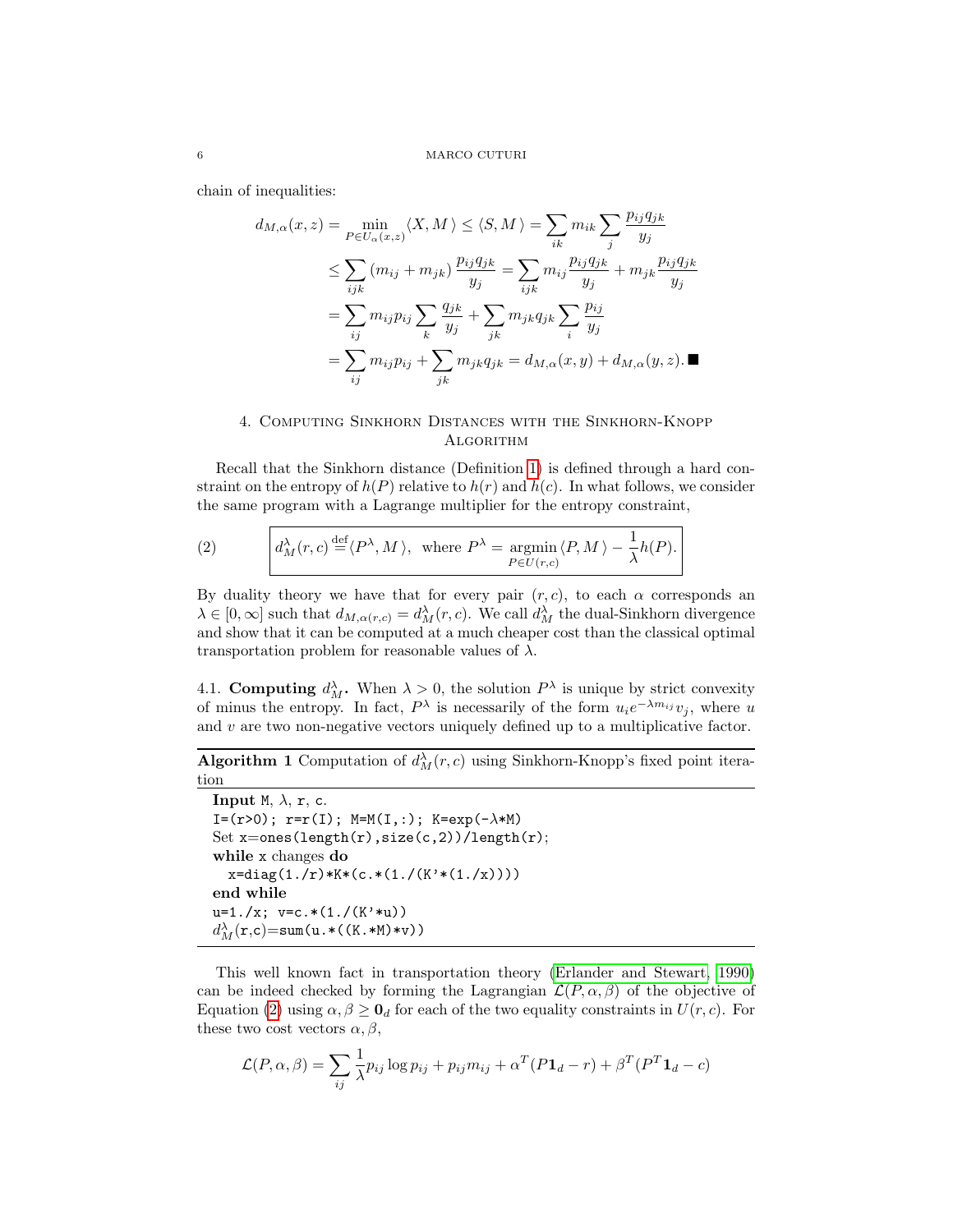We obtain then, for any couple  $(i, j)$ , that if  $\frac{\partial \mathcal{L}}{\partial p_{ij}^{\lambda}} = 0$ , then

$$
p_{ij}^{\lambda} = e^{-\frac{1}{2} - \lambda \alpha_i} e^{-\lambda m_{ij}} e^{-\frac{1}{2} - \lambda \beta_j},
$$

and thus recover the form provided above.  $P^{\lambda}$  is thus, by [Sinkhorn and Knopp'](#page-12-8)s theorem [\(1967\)](#page-12-8), the only matrix with row-sum  $r$  and column-sum  $c$  of the form

(3) 
$$
\exists u, v > \mathbf{0}_d : P^{\lambda} = \mathbf{diag}(u) e^{-\lambda M} \mathbf{diag}(v).
$$

Given  $e^{-\lambda M}$  and marginals r and c, it is thus sufficient to run enough iterations of [Sinkhorn and Knopp'](#page-12-8)s algorithm to converge to a solution  $P^{\lambda}$  of that problem. We provide a one line implementation in Algorithm [1.](#page-5-2) The case where some coordinates of  $r$  or  $c$  are null can be easily handled by selecting those elements of  $r$  that are strictly positive to obtain the desired table, as shown in the first line of Algorithm [1.](#page-5-2) Note that Algorithm [1](#page-5-2) is vectorized: it can be used as such to compute the distance between r and a family of histograms  $C = [c_1, \dots, c_N]$  by replacing c with C. These  $O(d^2N)$  linear algebra operations can be very quickly executed by using a GPGPU.

4.2. Computing  $d_{M,\alpha}$  through  $d_M^{\lambda}$ . With a naive approach,  $d_{M,\alpha}$  can be obtained by computing  $d_M^{\lambda}$  iteratively until the entropy of the solution  $P^{\lambda}$  has reached an adequate value  $h(r) + h(c) - \alpha$ . Since the entropy of  $P^{\lambda}$  decreases monotonically when  $\lambda$  increases, this search can be carried out by simple bisection, starting with a small  $\lambda$  which is iteratively increased. In what follows, we only consider the dual-Sinkhorn divergence  $d_M^{\lambda}$  since it is cheaper to compute and displays good performances in itself. We believe that more clever approaches can be applied to calculate exactly  $d_{M,\alpha}$ , and we leave this for future work. In the rest of this paper we will now refer to  $d_M^{\lambda}$  as the Sinkhorn distance, despite the fact that it is not provably a distance.

## 5. Experimental Results

<span id="page-6-2"></span><span id="page-6-0"></span>5.1. MNIST Digits. We test the performance of Sinkhorn distances on the MNIST digits<sup>[3](#page-6-1)</sup> dataset, on which the ground metric has a natural interpretation in terms of pixel distances. Each digit is provided as a vector of intensities on a  $20 \times 20$  pixel grid. We convert each image into a histogram by normalizing each pixel intensity by the total sum of all intensities. We consider a subset of  $N$  points in the training set of the database, where N ranges within  $\{3, 5, 12, 17, 25\} \times 10^3$  datapoints.

5.1.1. Experimental setting. For each subset of size  $N$ , we provide mean and standard deviation of classification error using a 4 fold (3 test, 1 train) cross validation scheme repeated 6 times, resulting in 24 different experiments. We study the performance of different distances with the following parameter selection scheme: for each distance d, we consider the kernel  $e^{-d/t}$ , where  $t > 0$  is chosen by cross validation individually for each training fold within the set  $\{1, q_{10}(d), q_{20}(d)\}$ , where  $q_s$  is the s% quantile of a subset of distances observed in the training fold. We regularize non-positive definite kernel matrices resulting from this computation by adding a sufficiently large diagonal term. SVM's were run with libsvm (one-vsone) for multiclass classification, the regularization constant C being selected by 2 folds/2 repeats cross-validation on the training fold in the set  $10^{-2:2:4}$ 

<span id="page-6-1"></span> $3$ http://yann.lecun.com/exdb/mnist/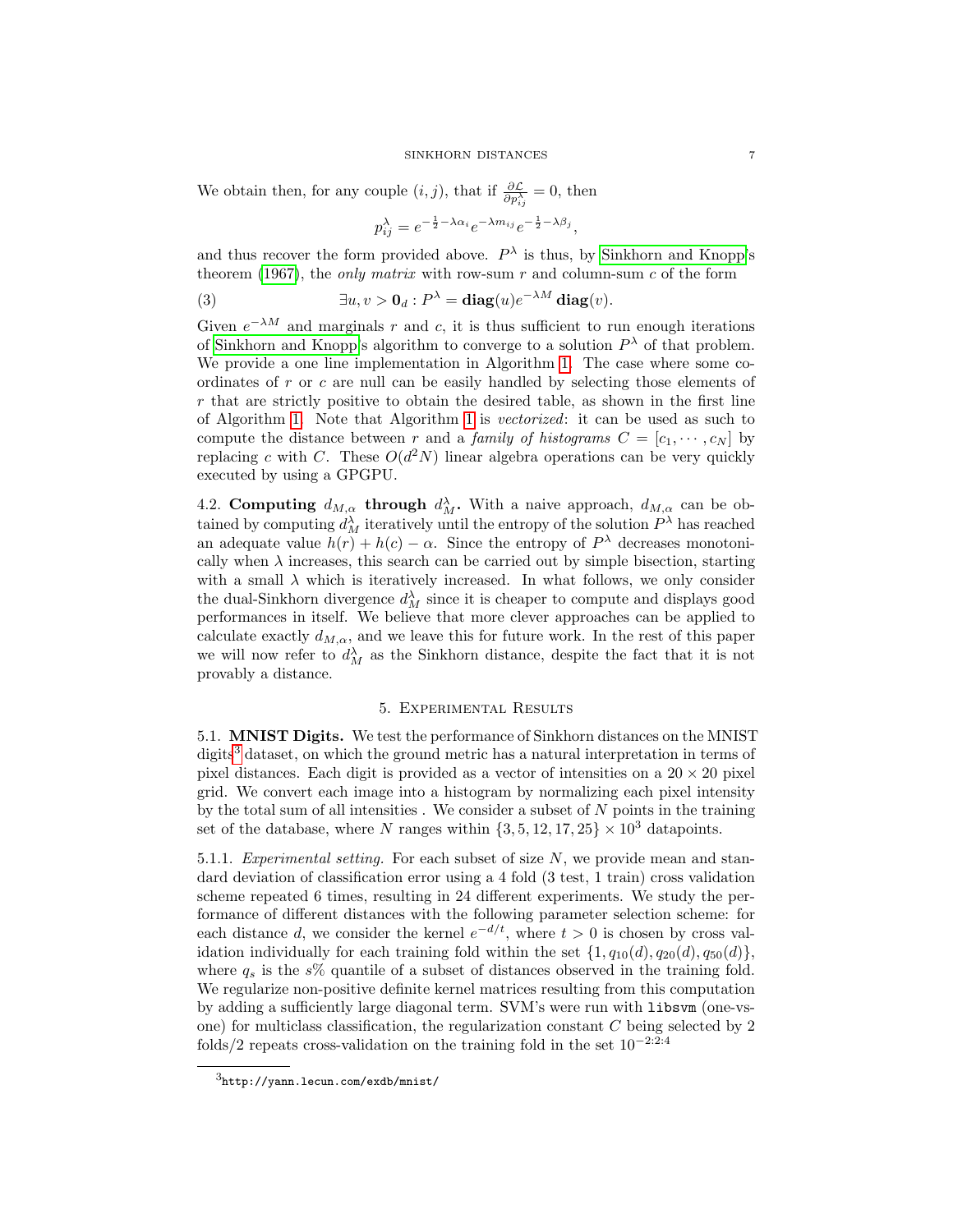#### 8 MARCO CUTURI



FIGURE 2. Average test errors with shaded confidence intervals. Errors are computed using 1/4 of the dataset for train and 3/4 for test. Errors are averaged over 4 folds  $\times$  6 repeats = 24 experiments.

5.1.2. Distances. The Hellinger,  $\chi_2$ , Total Variation and squared Euclidean (Gaussian kernel) distances are used as such. We set the ground metric  $M$  to be the Euclidean distance between the  $20 \times 20$  points in the grid, resulting in a  $400 \times 400$ distance matrix. We also tried to use Mahalanobis distances on this example with a positive definite matrix equal to exp(-tM.^2), t>0, as well as its inverse, with varying values of  $t$  but none of the results proved competitive. For the Independence kernel, since any Euclidean distance matrix is valid, we consider  $[m_{ij}^a]$  where  $a \in \{0.01, 0.1, 1\}$  and choose a by cross-validation on the training set. Smaller values of a seem to be preferable. We select the entropic penalty  $\lambda$  of Sinkhorn distances so that the matrix  $e^{-\lambda M}$  is relatively diagonally dominant and the resulting transportation not too far from the classic optimal transportation. We select  $\lambda$  for each training fold by internal cross-validation within  $\{5, 7, 9, 11\} \times 1/q_{50}(M)$  where  $q_{50}(M)$  is the median distance between pixels on the grid. We set the number of fixed-point iterations to an arbitrary number of 20 iterations. In most (though not all) folds, the value  $\lambda = 9$  comes up as the best setting. The Sinkhorn distance beats by a safe margin all other distances, including the EMD.

5.2. Does the Sinkhorn Distance Converge to the EMD?. We study in this section the convergence of Sinkhorn distances towards classical optimal transportation distances as  $\lambda$  gets bigger. Because of the additional penalty that appears in [\(2\)](#page-5-1) program,  $d_M^{\lambda}(r, c)$  is necessarily larger than  $d_M(r, c)$ , and we expect this gap to decrease as  $\lambda$  increases. Figure [3](#page-8-0) illustrates this by plotting the boxplot of distributions of  $\left(\frac{d_M^{\lambda}(r,c) - d_M(r,c)}{\lambda}\right)$  /  $d_M(r,c)$  over  $40^2$  pairs of distinct points taken in the MNIST database. As can be observed, even with large values of  $\lambda$ , Sinkhorn distances hover above the values of EMD distances by about 10%. For practical values of  $\lambda$  such as  $\lambda = 9$  selected above we do not expect the Sinkhorn distance to be numerically close to the EMD, nor believe it to be a desirable property.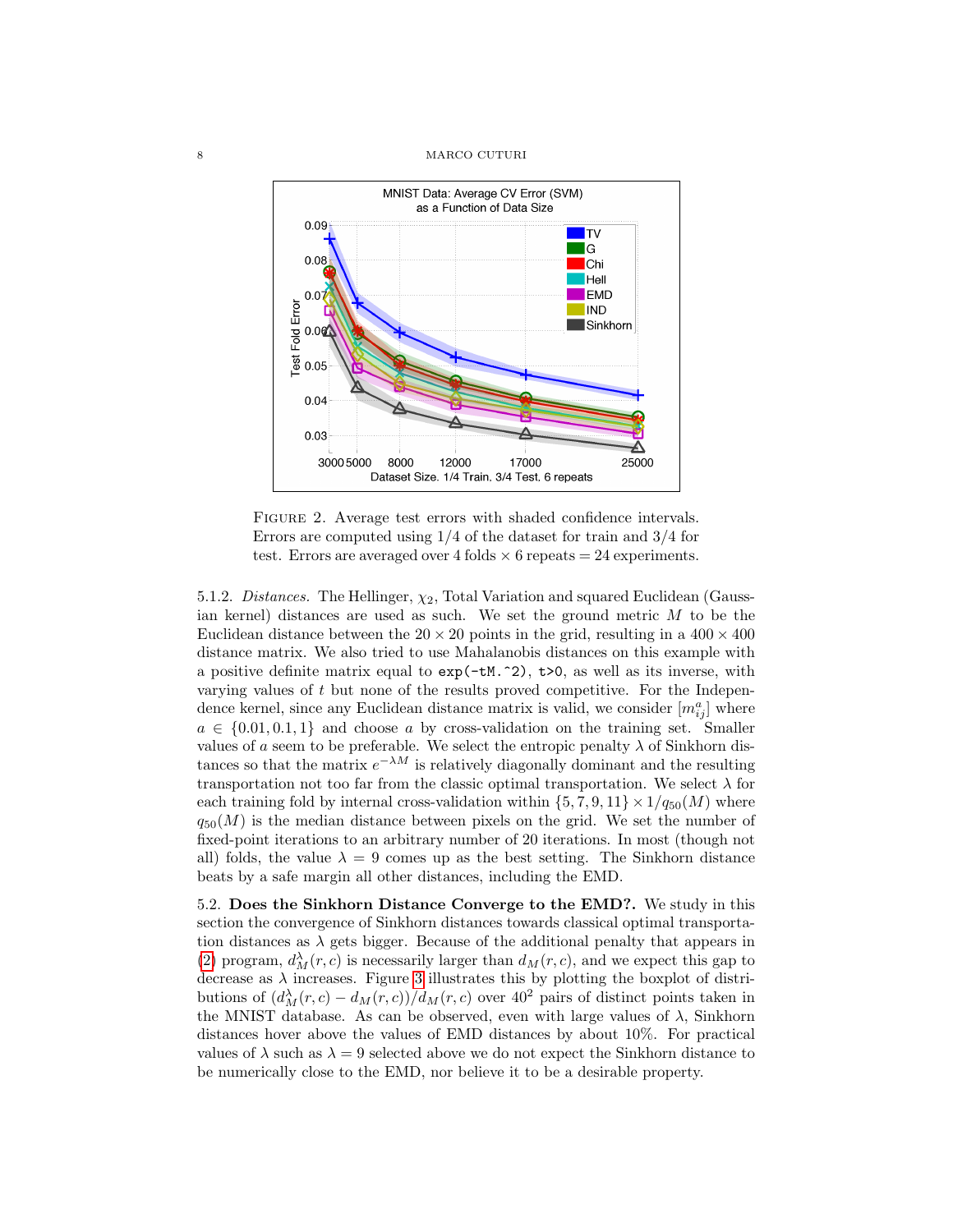

<span id="page-8-0"></span>Figure 3. Decrease of the gap between the Sinkhorn distance and the EMD on the MNIST dataset.



<span id="page-8-2"></span>Figure 4. Average computational time required to compute a distance between two histograms sampled uniformly in the d dimensional simplex for varying values of d. Sinkhorn distances are run both on a single CPU node and on a GPU card, until the variation in x becomes smaller than  $\epsilon = 0.01$  in Euclidean norm.

<span id="page-8-1"></span>5.3. Several Orders of Magnitude Faster. We measure in this section the computational speed of classic optimal transportation distances vs. that of Sinkhorn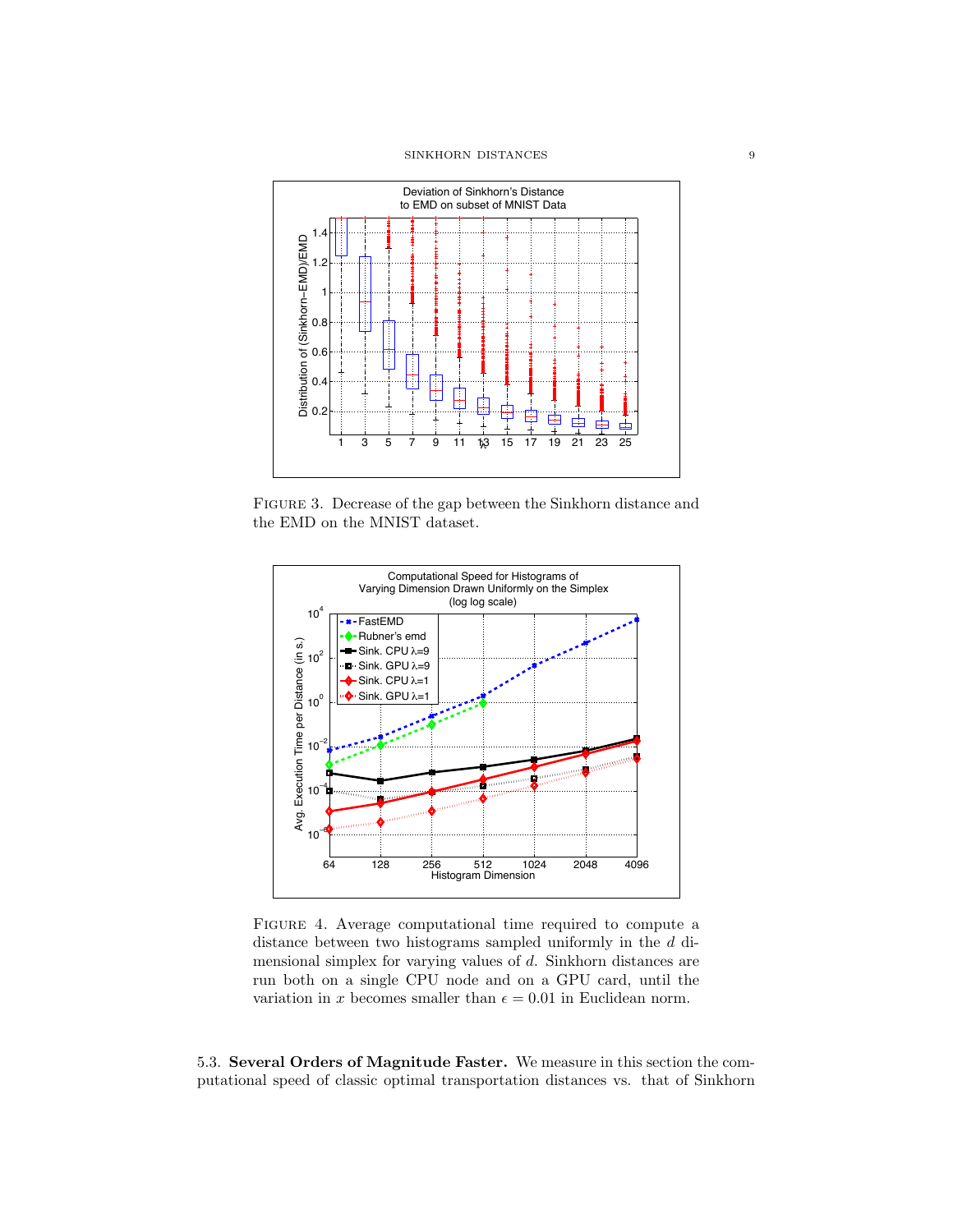

<span id="page-9-2"></span>FIGURE 5. The influence of  $\lambda$  on the number of iterations required to converge on histograms uniformly sampled from the simplex.

distances using [Rubner et al.'](#page-12-1)s  $(1997)^4$  $(1997)^4$  $(1997)^4$  and [Pele and Werman'](#page-12-7)s  $(2009)^5$  $(2009)^5$  $(2009)^5$  publicly available implementations. We generate points uniformly in the d-simplex [\(Smith](#page-12-13) [and Tromble, 2004\)](#page-12-13) and generate random distance matrices  $M$  by selecting  $d$  points distributed with a spherical Gaussian in dimension  $d/10$  to obtain enough variability in the distance matrix.  $M$  is then divided by the median of its values,  $M=M/m$ edian(M(:)). Sinkhorn distances are implemented in matlab code (see Al-gorithm [1\)](#page-5-2) while  $\mathsf{emd\_max}, \mathsf{emd\_hat\_gd\_metric}$  are  $\mathsf{mex}/\mathsf{C}$  files. The emd distances and Sinkhorn CPU are run on a matlab session with a single working core (2.66 Ghz Xeon). Sinkhorn GPU is run on an NVidia Quadro K5000 card. Following the experimental findings of Section [5.1,](#page-6-2) we consider two parameters for  $\lambda$ ,  $\lambda = 1$  and  $\lambda = 9$ .  $\lambda = 1$  results in a relatively dense matrix  $K = e^{-\lambda M}$ , with results comparable to that of the Independence kernel, while  $\lambda = 9$  results in a matrix  $K = e^{-\lambda M}$ with mostly negligible values and therefore a matrix with low entropy that is closer to the optimal transportation solution. [Rubner et al.'](#page-12-1)s implementation cannot be run for histograms larger than  $d = 512$ . For large dimensions and on the same CPU, Sinkhorn distances are more than 100.000 faster than EMD solvers given a threshold of 0.01. Using a GPU results in a speed-up of a supplementary order of magnitude.

5.4. Empirical Complexity. To provide an accurate picture of the actual number of steps required to guarantee the algorithm's convergence, we replicate the experiments of Section [5.3](#page-8-1) but focus now on the number of iterations of the loop described in Algorithm [1.](#page-5-2) We use a tolerance of 0.01 on the norm of the difference of two successive iterations of  $x \in \mathbb{R}^d$ . As can be seen in Figure [5,](#page-9-2) the number of iterations required so that  $||x - x'||_2 \leq 0.01$  increases as  $e^{-\lambda M}$  becomes diagonally dominant. From a practical perspective, and because keeping track of the change

<span id="page-9-1"></span><span id="page-9-0"></span> $4$ http://robotics.stanford.edu/ rubner/emd/default.htm

 $5$ http://www.cs.huji.ac.il/ ofirpele/FastEMD/code/, we use emd\_hat\_gd\_metric in these experiments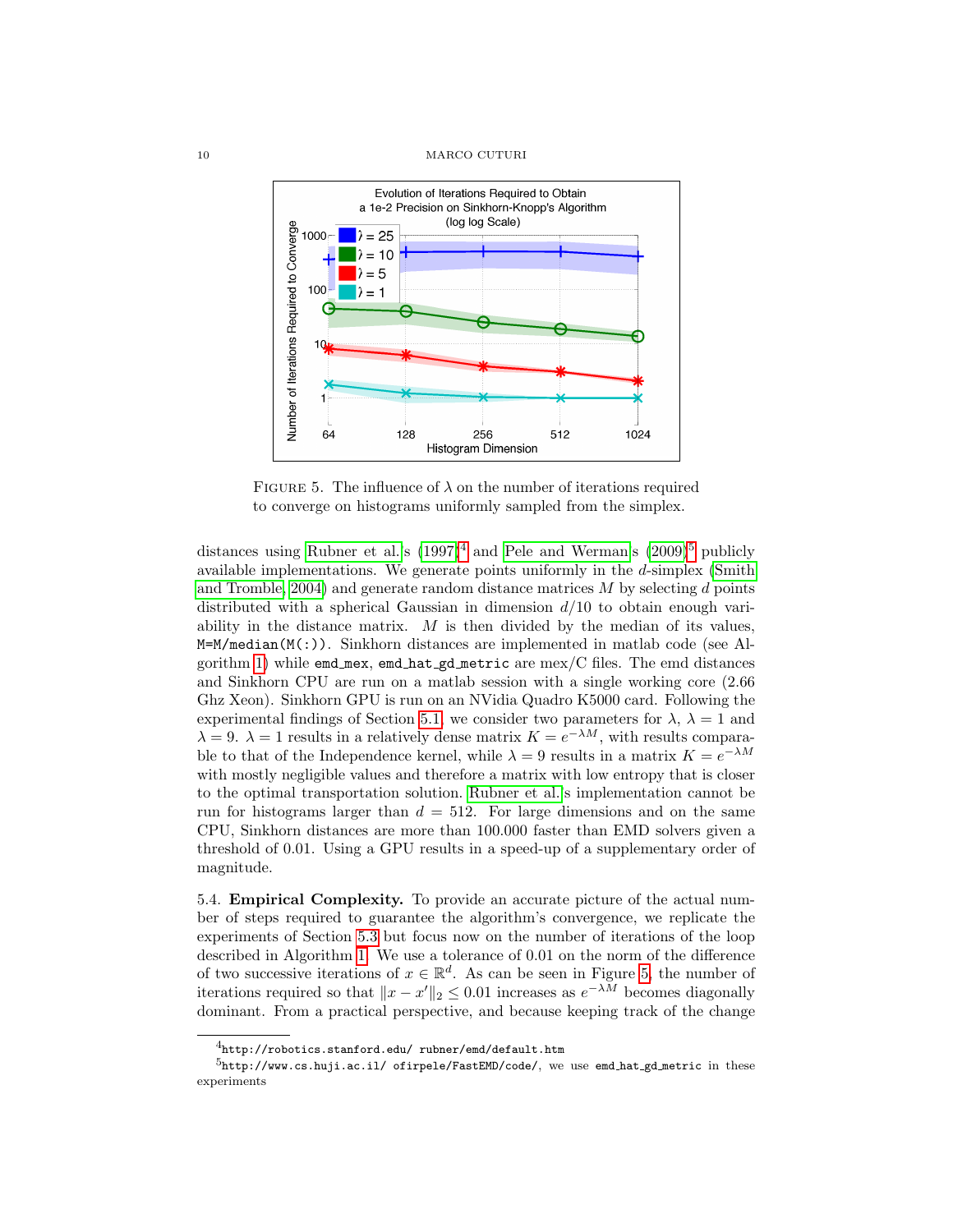of x at each iteration can be costly on parallel platforms, we recommend setting a fixed number of iterations that only depends on the value of  $\lambda$ . With that modification, and when computing the distance of a point  $r$  to a family of points  $C$ , we obtain speedups by using GPGPU's which are even larger than those displayed in Figure [4.](#page-8-2)

## 6. Conclusion

We have shown that regularizing the optimal transportation problem with an intuitive entropic penalty opens the door for new research directions and potential applications at the intersection of optimal transportation theory and machine learning. This regularization guarantees speed-ups that are effective whatever the structure of the ground metric  $M$ . Based on preliminary evidence, it seems that Sinkhorn distances do not perform worse than the EMD, and may in fact perform better in applications. Sinkhorn distances are parameterized by a regularization weight  $\lambda$  which should be tuned having both computational and performance objectives in mind, but we have not observed a need to establish a trade-off between both. Indeed, reasonably small values of  $\lambda$  seem to perform better than large ones.

#### 7. Appendix: Proofs

*Proof of Property [1.](#page-4-4)* The set  $U_1(r, c)$  contains all joint probabilities P for which  $h(P) = h(r) + h(c)$ . In that case [\(Cover and Thomas, 1991,](#page-11-7) Theorem 2.6.6) applies and  $U_1(r, c)$  can only be equal to the singleton  $\{rc^T\}$ . If M is negative definite, there exists vectors  $(\varphi_1, \dots, \varphi_d)$  in some Euclidean space  $\mathbb{R}^n$  such that  $m_{ij} = ||\varphi_i - \varphi_j||_2^2$ through [\(Berg et al., 1984,](#page-11-13) §3.3.2). We thus have that

$$
r^T Mc = \sum_{ij} r_i c_j ||\varphi_i - \varphi_j||^2 = \left(\sum_i r_i ||\varphi_i||^2 + \sum_i c_i ||\varphi_i||^2\right) - 2 \sum_{ij} \langle r_i \varphi_i, c_j \varphi_j \rangle
$$
  
=  $r^T u + c^T u - 2r^T K c$ 

where  $u_i = ||\phi_i||^2$  and  $K_{ij} = \langle \varphi_i, \varphi_j \rangle$ . We used the fact that  $\sum r_i = \sum c_i = 1$  to go from the first to the second equality.  $r^T M c$  is thus a n.d. kernel because it is the sum of two n.d. kernels: the first term  $(r^T u + c^T u)$  is the sum of the same function evaluated separately on  $r$  and  $c$ , and thus a negative definite kernel [\(Berg et al.,](#page-11-13) [1984,](#page-11-13) §3.2.10); the latter term  $-2r^T K u$  is negative definite as minus a positive definite kernel [\(Berg et al., 1984,](#page-11-13) Definition  $\S 3.1.1$ ).

Remark. The proof above suggests a faster way to compute the Independence kernel. Given a matrix  $M$ , one can indeed pre-compute the vector of norms  $u$  as well as a Cholesky factor  $L$  of  $K$  above to preprocess a dataset of histograms by premultiplying each observations  $r_i$  by L and only store  $Lr_i$  as well as precomputing its diagonal term  $r_i^T u$ . Note that the independence kernel is positive definite on histograms with the same 1-norm, but is no longer positive definite for arbitrary vectors.

*Proof of Lemma [1.](#page-4-3)* Let T be the a probability distribution on  $\{1, \dots, d\}^d$  whose coefficients are defined as

<span id="page-10-0"></span>(4) 
$$
t_{ijk} \stackrel{\text{def}}{=} \frac{p_{ij}q_{jk}}{y_j},
$$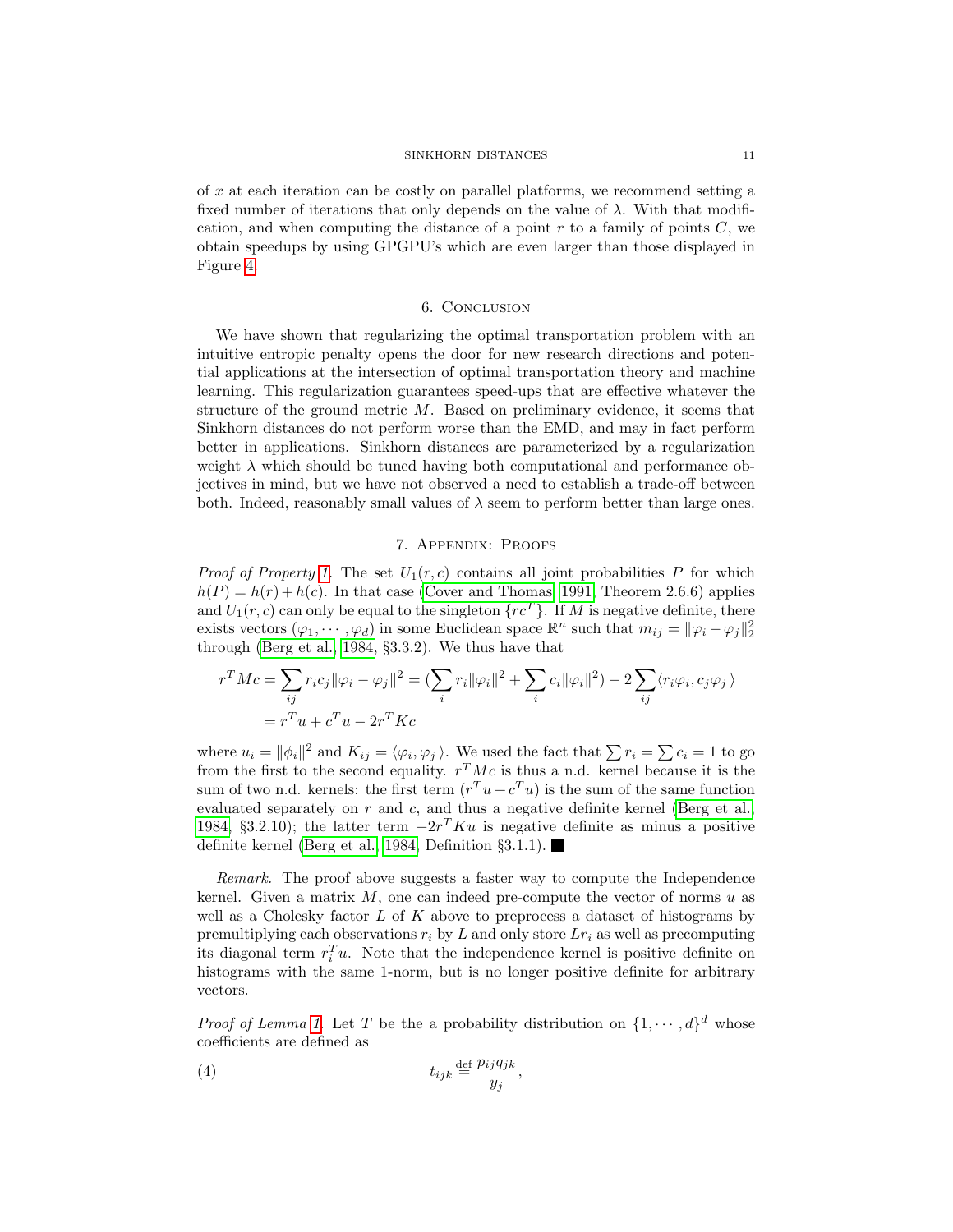#### 12 MARCO CUTURI

for all indices j such that  $y_j > 0$ . For indices j such that  $y_j = 0$ , all values  $t_{ijk}$  are set to 0.

Let  $S \stackrel{\text{def}}{=} [\sum_j t_{ijk}]_{ik}$ . S is a transportation matrix between x and z. Indeed,

$$
\sum_{i} \sum_{j} s_{ijk} = \sum_{j} \sum_{i} \frac{p_{ij} q_{jk}}{y_j} = \sum_{j} \frac{q_{jk}}{y_j} \sum_{i} p_{ij} = \sum_{j} \frac{q_{jk}}{y_j} y_j = \sum_{j} q_{jk} = z_k \text{ (column sums)}
$$
  

$$
\sum_{k} \sum_{j} s_{ijk} = \sum_{j} \sum_{k} \frac{p_{ij} q_{jk}}{y_j} = \sum_{j} \frac{p_{ij}}{y_j} \sum_{k} q_{jk} = \sum_{j} \frac{p_{ij}}{y_j} y_j = \sum_{j} p_{ij} = x_i \text{ (row sums)}
$$

We now prove that  $h(S) \geq h(x) + h(z) - \alpha$ . Let  $(X, Y, Z)$  be three random variables jointly distributed as  $T$ . Since by definition of  $T$  in Equation  $(4)$ 

$$
p(X, Y, Z) = p(X, Y)p(Y, Z)/p(Y) = p(X)p(Y|X)p(Z|Y),
$$

the triplet  $(X, Y, Z)$  is a Markov chain  $X \to Y \to Z$  [\(Cover and Thomas, 1991,](#page-11-7) Equation 2.118) and thus, by virtue of the data processing inequality [\(Cover and](#page-11-7) [Thomas, 1991,](#page-11-7) Theorem 2.8.1), the following inequality between mutual informations applies:

$$
I(X;Y) \ge I(X;Z),
$$
 namely  $h(X,Z)-h(X)+h(Z) \ge h(X,Y)-h(X)+h(Y) \ge -\alpha$ .

#### **REFERENCES**

- <span id="page-11-4"></span>Ahuja, R., Magnanti, T., and Orlin, J. (1993). Network Flows: Theory, Algorithms and Applications. Prentice Hall.
- <span id="page-11-0"></span>Andoni, A., Ba, K. D., Indyk, P., and Woodruff, D. (2009). Efficient sketches for earthmover distance, with applications. In Foundations of Computer Science (FOCS) 2009., pages 324 –330.
- <span id="page-11-5"></span>Avis, D. (1980). On the extreme rays of the metric cone. Canadian Journal of Mathematics, 32(1):126–144.
- <span id="page-11-13"></span>Berg, C., Christensen, J., and Ressel, P. (1984). Harmonic Analysis on Semigroups. Number 100 in Graduate Texts in Mathematics. Springer Verlag.
- <span id="page-11-6"></span>Brickell, J., Dhillon, I., Sra, S., and Tropp, J. (2008). The metric nearness problem. SIAM J. Matrix Anal. Appl, 30(1):375–396.
- <span id="page-11-9"></span>Brualdi, R. A. (2006). Combinatorial matrix classes, volume 108. Cambridge University Press.
- <span id="page-11-7"></span>Cover, T. and Thomas, J. (1991). Elements of Information Theory. Wiley & Sons.
- <span id="page-11-12"></span>Dattorro, J. (2005). Convex optimization  $\mathcal B$  Euclidean distance geometry. Meboo Publishing USA.
- <span id="page-11-10"></span>Dudík, M. and Schapire, R. E. (2006). Maximum entropy distribution estimation with generalized regularization. In Learning Theory, pages 123–138. Springer.
- <span id="page-11-3"></span>Erlander, S. and Stewart, N. (1990). The gravity model in transportation analysis: theory and extensions. Vsp.
- <span id="page-11-11"></span>Ferradans, S., Papadakis, N., Rabin, J., Peyré, G., Aujol, J.-F., et al. (2013). Regularized discrete optimal transport. In International Conference on Scale Space and Variational Methods in Computer Vision, pages 1–12.
- <span id="page-11-8"></span>Good, I. (1963). Maximum entropy for hypothesis formulation, especially for multidimensional contingency tables. The Annals of Mathematical Statistics, pages 911–934.
- <span id="page-11-1"></span>Grauman, K. and Darrell, T. (2004). Fast contour matching using approximate earth mover's distance. In *IEEE Conf. Vision and Patt. Recog.*, pages 220–227.
- <span id="page-11-2"></span>Gudmundsson, J., Klein, O., Knauer, C., and Smid, M. (2007). Small manhattan networks and algorithmic applications for the earth movers distance. In Proceedings of the 23rd European Workshop on Computational Geometry, pages 174–177.